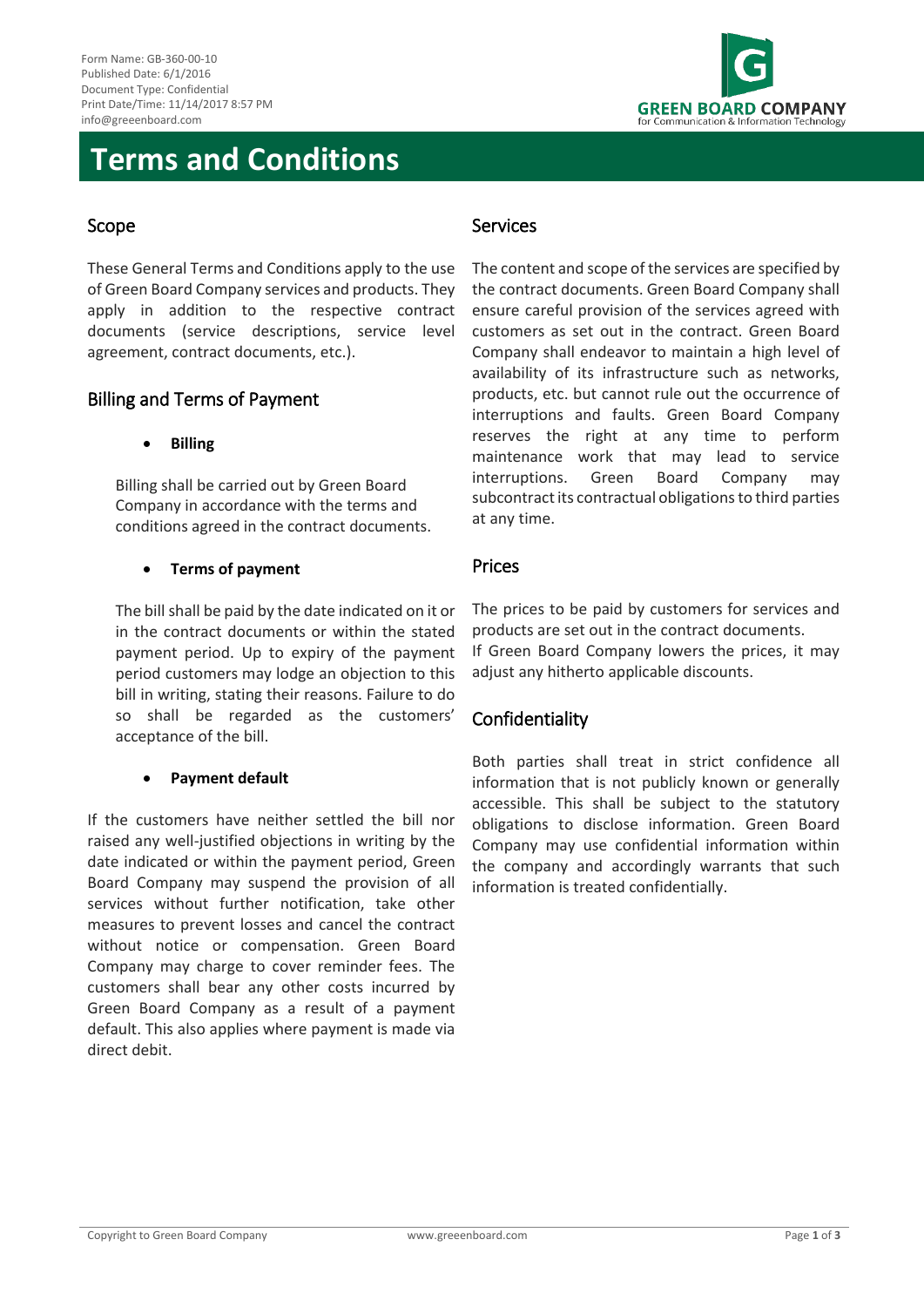

# **Terms and Conditions**

#### Responsibility of Customers

Customers shall be responsible for the content of all transmitted or processed on their behalf by Green Board Company or made available by them to third parties. Green Board Company accepts no responsibility for such content or for information received by customers or transmitted or made available by third parties. Customers are obliged to take all reasonable and appropriate steps to prevent damage to Green Board Company. Any additional obligations of customers are set out in the contract documents.

Where Green Board Company believes there is reason to suspect illegal use of the services and products, where this is reported by the competent authorities or where this has been established by law, Green Board Company may enjoin the customers to ensure lawful use in accordance with the contract, withdraw its service without prior notification or compensation, terminate the contract without notice or compensation and claim damages where appropriate. Green Board Company may also take these measures where it has reason to believe that customers are in breach of or will breach the contract or they have provided false or incomplete information with respect to the conclusion of the contract. If Green Board Company terminates the contract for one of the aforementioned reasons, the customers remain, where applicable, liable to pay beyond the premature termination of the contract in accordance with the provisions set out in the contract documents.

Customers are responsible for all use of the services and products, even where these are used by unauthorized third parties, and shall be liable to pay any outstanding amounts.

#### Customer Data

Green Board Company shall adhere to the legislation in force regarding the treatment of data. Green Board Company shall only collect, store and edit data in order to meet its contractual obligations, maintain customer relations, safeguard a high level of service quality, ensure reliable operation and infrastructure, and to provide billing.

Customers consent to Green Board Company obtaining information about them or passing on data regarding their payment performance for the purpose of conclusion and execution of the contract. Customers also consent to Green Board Company using their data to structure and develop their services and tailored offerings and to the use of their data for the same purposes throughout any authorized Green Board Company parties. Where a service is provided jointly by Green Board Company and a third party or where customers receive services from third parties on Green Board Company infrastructure, Green Board Company may pass on data about the customers to third parties insofar as this is necessary for the provision of such services or is used to collect payment.

Green Board Company shall take measures to protect its infrastructure from intrusion by third parties. However, it is not possible to guarantee total protection from unauthorized access or eavesdropping. Green Board Company cannot be held liable for such intrusions.

#### Force majeure

Green Board Company shall not be liable if service provision is temporarily interrupted, temporarily restricted or impossible as a result of force majeure. Force majeure shall be deemed to include natural events of special intensity (avalanche, flooding, etc.), hostilities, terrorism, strikes, unforeseen government restrictions, power failure, and virus attack.